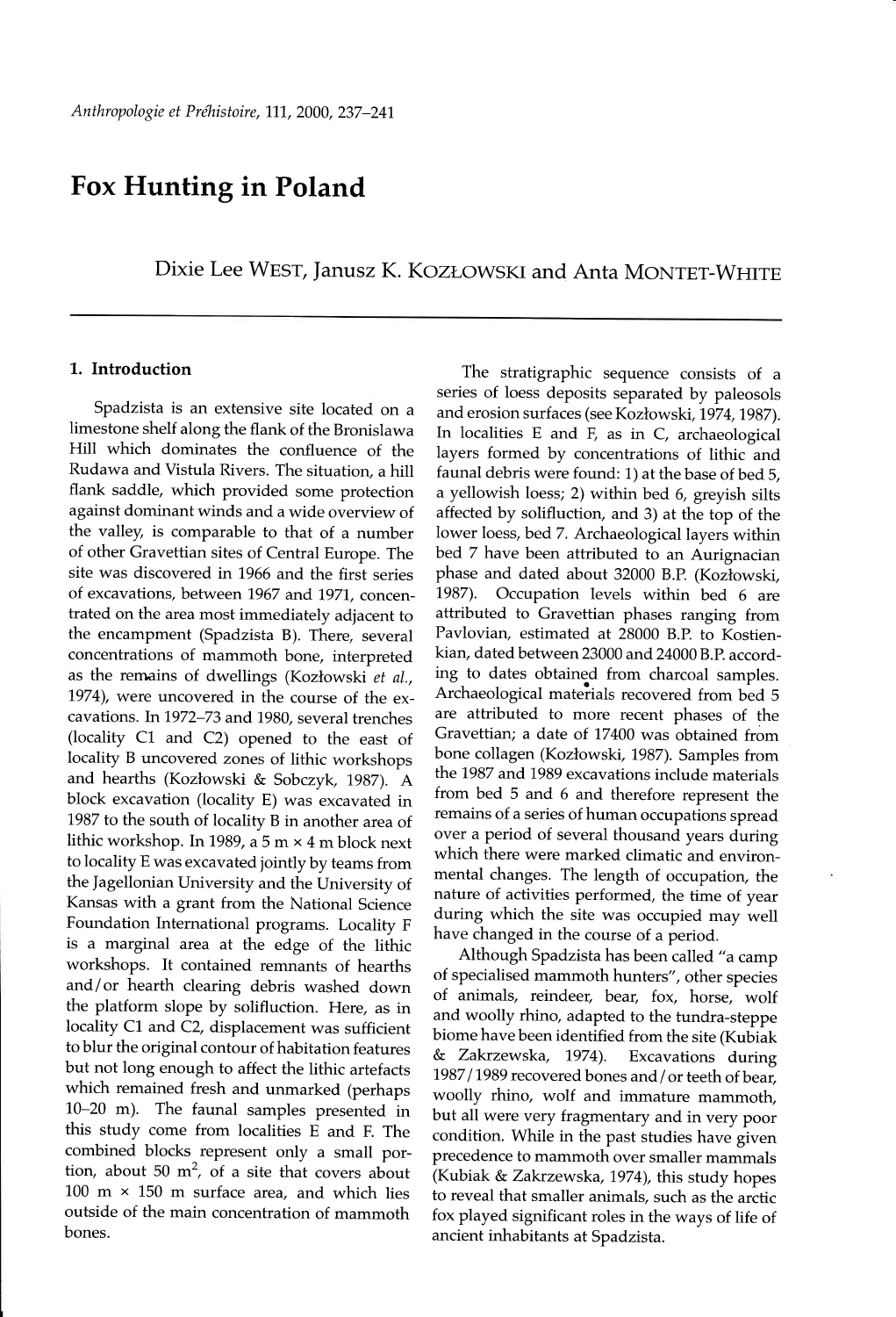## 2. Ob servations/Interpretations

Atotal of 146 bones of arctic fox, representing a minimum number of 13 individuals, were identified from the 1987 and 1989 excavations. An MNI of 12 individuals, represented by 139 bones, were recovered from bed 6 while an MNI of 1, represented by  $7$  bones, were recovered from bed 5. The number and MNI (calculated from left mandibles) of foxes recovered from Spadzista are comparable to the number of remains recovered from several sites on the Central Russian Plain (table 1; adapted from Soffer, 1985).

| Site              | Bones  |                |
|-------------------|--------|----------------|
|                   | Number | <b>MNI</b>     |
| Bendyzh           | n.d.   | 1              |
| Chulatovo I       | 42     | 6              |
| Chulatovo II      | n.d.   | 17             |
| Dobranichevka     | 64     | 7              |
| Eliseevichi       | 15,374 | 278            |
| Gontsy            | 68     | 12             |
| Khotylevo II      | 191    | 2              |
| Mezhirich         | 146    | 11             |
| Mezin             | 1,842  | 112            |
| Novgorod-Severski | 169    | 23             |
| Pushkari I        | 93     | 4              |
| Suponevo          | 27     | 1              |
| Timonovka I       | n.d.   | $\overline{2}$ |
| Timonovka II      | 78     | 6              |
| Yudinovo          | 147    | 25             |
| Zhuravka          | 2      | 1              |
| Spadzista         | 146    | 13             |
|                   |        |                |

Table  $1$  - Number of bones and minimum number of individuals of arctic fox recovered from the Upper Paleolithic sites of the Central Russian Plain compared with Spadzista (adapted from Soffer 1985:130-131, Table 2:7).

While numerous bones of fox have been recovered from Eliseevichi and Mezin, fox counts and MNI from Mezhirich compare favourably with those from Spadzista. Excavations of sites such as Bendyeh, Chulatova I, Suponevo, Timinovka and Zhuravka recovered far less fox than excavations at Spadzista. This difference may be due to: 1) differential recovery methods, 2) variations in amount of area excavated, 3) differing seasons of occupancy of the sites, 4) cyclicity in fox populations throughout time, 5) differing migration routes of foxes resulting in differential accessibility of fox across areas, or 6) a combination of two or more of these five factors.



Fig.  $1$  - Generalized canine skeleton illustrating bones present (white) and bones absent (black) of arctic fox from Spadzista excavations 87 189 (adapted from Davis 1987 :54).

At Spadzista, numbers of individual bone elements of fox varied widely (fig.  $1-2$ ). The most frequently occurring bones recovered durirg excavations were those of the mandible  $(n=26)$ , followed by the humerus, radius/ ulna, and metacarpus (fore leg); the crania and vertebrae; followed by the tibia (hind-leg) in descending abundance. Relatively few remains of the caudal vertebrae of the tail are represented in the assemblage but distal phalanges (claws) are lacking. When the numbers of bones recovered are divided by the actual number of bones found in one fox skeleton, the pattern becomes clearer (fig. 3). This bone element pattern suggests bones of disposed carcasses once the pelt was removed. The skinning process very likely began by making an incision from the chin of the animal down its ventral side to between the hind legs. The skin of each may have been split along the ventral surface and the skin peeled away from the underlying fascia and muscle. The skin could have been easily pulled from each leg much like pulling off the arms of one's coat with the fur of each leg turning in on itself as the hide was released from the musclea commonlv practised method of skinning according to Thor Holmes (Museum of Natural History, K.U.). The number of metacarpals and metatarsals indicate that ankles and wrists were not left on the skiry but that the pelt was rolled to the extremity of the appendages and only then was cut or ripped away. The relatively few proximal phalanges and absence of claws suggest that the extremities of the foot and claw were attached to the pelt as it was lifted away from the carcass. The pelt, once released from the legs, could have been easily pulled over the head and released from the skull in the eye and ear area by slitting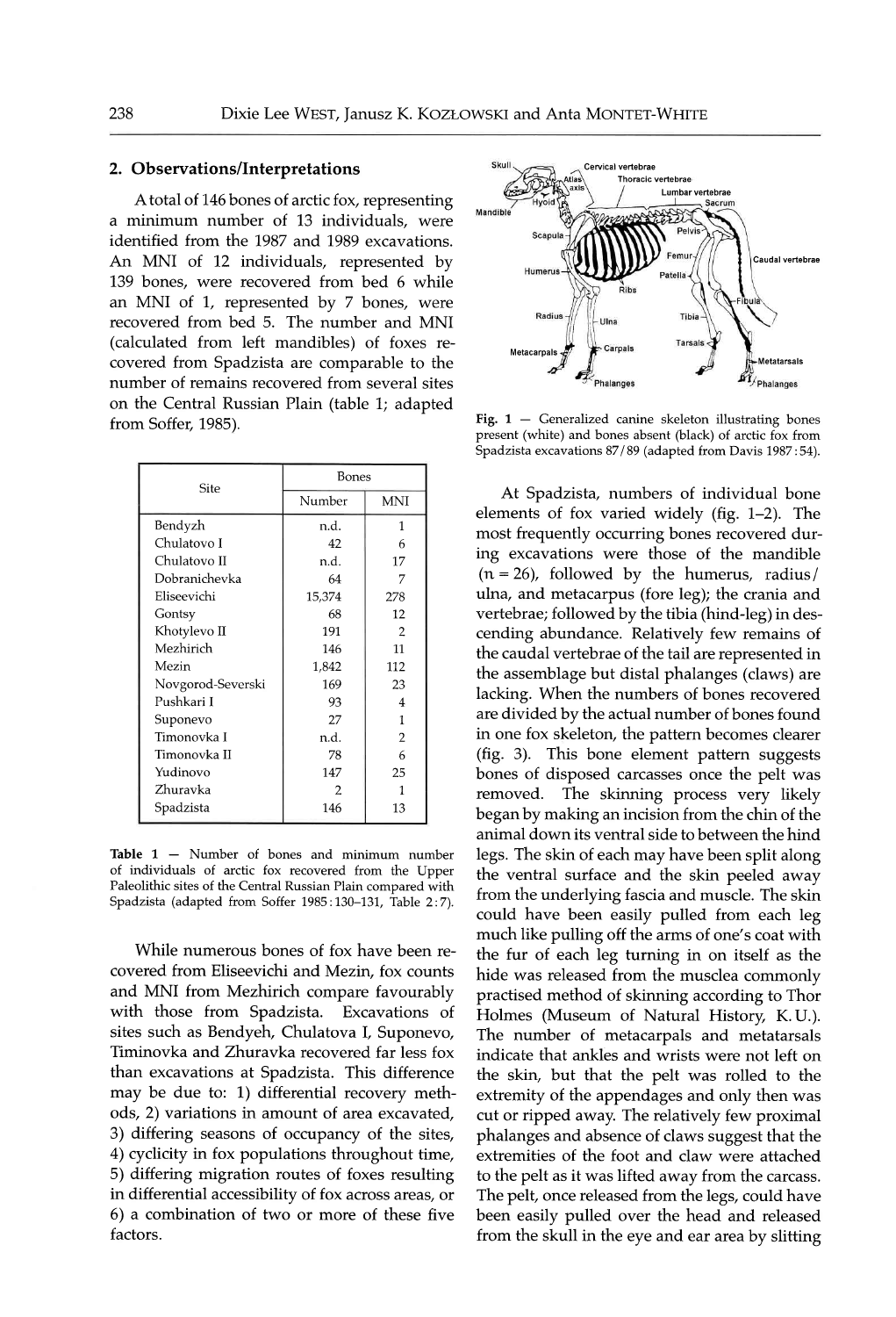

Fig.  $2 -$  Histogram showing numbers of definitive elements of arctic fox recovered from Spadzista excavations 87189.

the skin. The pelt, with bushy tail and its accompanying caudal vertebrae, was probably tanned and worn while the rest of the meat bearing portion of the carcass was eaten or discarded.

Forequarters are more abundant than hindquarters. This may indicate that haunches were utilised for their meat. However, fox, small sized animals, very likely would have been cooked as whole body units minus the head and jaw. Therefore, the identified bone elements would indicate that the carcass was discarded after the skin was removed. Oddly, no ribs or carpals and tarsals except the calcaneus were

discovered during the analysis. Presently, there is no explanation for the absence of these bones in the archaeological assemblage. Absence of the these bones may be due to differential taphonomic destruction or use of certain bones as gaming pieces of tools, but such arguments are highly speculative.

Soffer (1985:312-313) noted: "Hare, fox, marmot, and wolf bones were extensively used in the manufacture of bone tools and jewellery; long bones of these taxa were especially favoured in tool making. Such use of long bones effectively removed these elements from inventories and left behind, at least at some sites,



Fig. 3 - Histogram showing numbers of definitive elements of arctic fox divided by numbers of elements found in one skeleton of fox.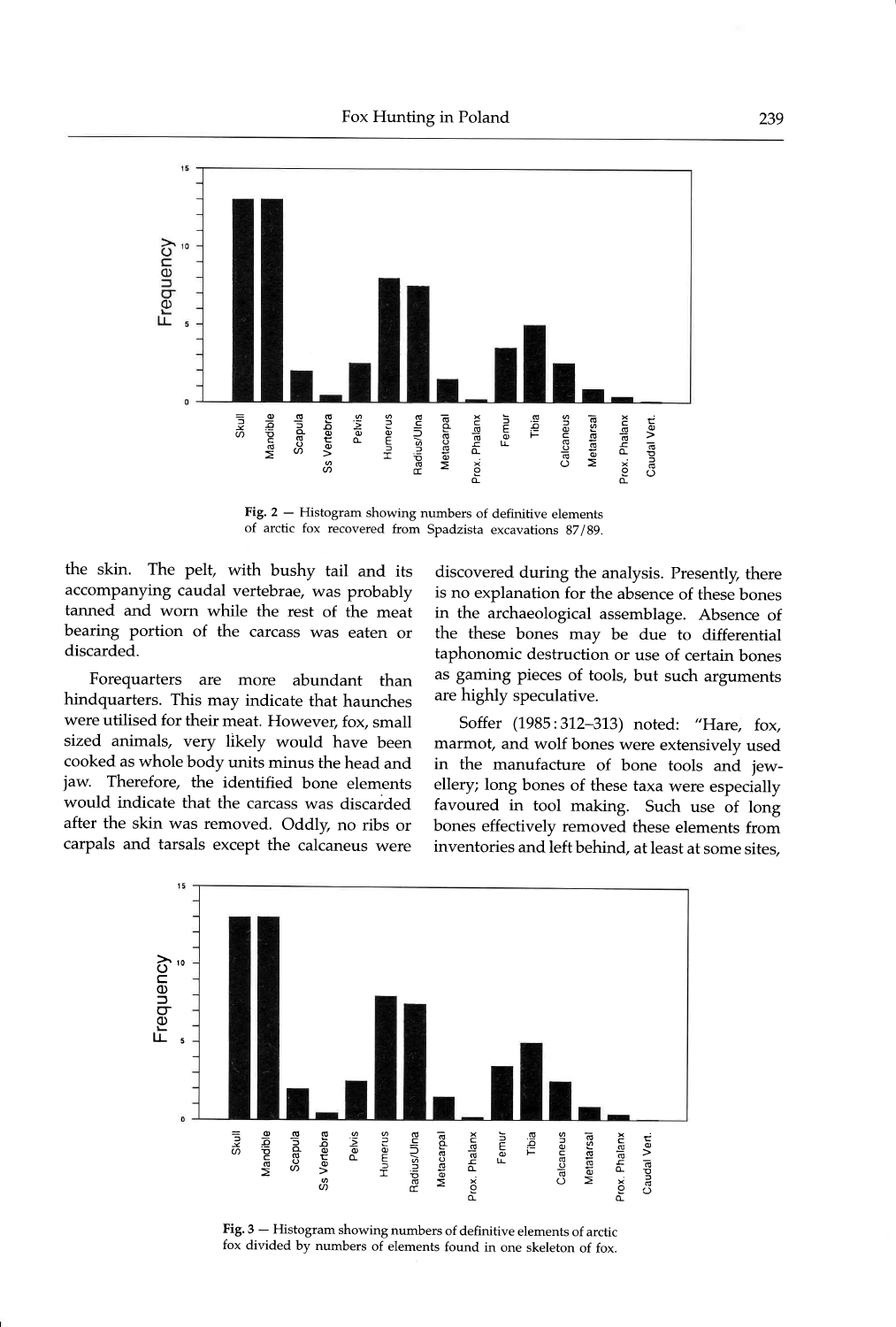a disproportionately large number of highly diagnostic elements such as crania, mandibles, teeth, scapulae, pelvises, and metapodials and phalanges".

The data do not reflect such bones manufactures and use occurring at Spadzista. Bones of the fore and hind limbs outnumber the scapula, pelvis and phalanges. In summary, the bones recovered from excavations represent the main carcass of the fox once the skin had been removed. Caudal vertebrae and claws were removed with the pelt.

Three bones of arctic fox (Sp/87-M5) a right pelvis (ischium), left pelvis (ilium), and right calcaneus possess a reddish hue which may indicate that ochre was applied to them. Ochre has been found at other mammoth sites. Mammoth bones painted with ochre were recovered at Mezhirich and Mezin and ochre was used in burials at the Sungir and Kostenki sites (Soffer, 1985:369). Ochre staining of fox bones may have had economic or even ritualistic significance at Spadzista.

The fox bones recovered from Spadzista represent fully adult individuals. Of all fox bones analysed in this study, no epiphyses, epiphyseal lines, or immature teeth were observed. The structural characteristics of bone tissue are related to its rate of attrition. Because of its loosely constructed nature, cancellous bone disintegrates faster than cortical bone (Brain, 1969; Binford & Bertram, 1977). While bones of immature creatures are more cancellous in nature it is possible that young, and necessarily more friable, bones were completely destroyed by taphonomic processes (mildly acidic conditions and possible solifluction abrasion could be particularly devastating to bones of young individuals). However, it is likely that fully adult foxes were hunted in winter when their coats would have been the most fully developed. Dolukhanov (1982) noted that as early as the Mousterian in the Russian Plain, fur bearing animals would have been hunted in winter, and Soffer (1985) stated that all remains of fox found in all Upper Paleolithic sites in the Russian Plain were fully adult, indicating they were hunted in winter. Born in the spring, foxes grow throughout summer and fall, becoming fully adult in winter. During winter months when their coats are the most luxuriant, foxes would have been the most appealing to inhabitants at Spadzista. Also, during winter, foxes may have been the most accessible to the hunter.

According to Soffer (1985:199) foxes follow specific migration routes along river valleys as they seek game. Fox population densities "varied seasonally, being significantly greater after pupping and during periods along the migration routes", when they favoured river valleys and "early winter would have been optimal for harvesting arctic foxes". For the sake of practicallty, the fox, that "most weary of all furbearers" (The Trapper's Handbook, 1923:24) would have been most easily captured by snares or deadfalls in winter months when freshly fallen snows would conceal any human scent. Wintertime pelt procurement strategies may have also been advantageous for the economic benefits of tanning. Skins acquired in warms seasons must be necessarily tanned quickly as hair tends to fall from rapidly deteriorating carcasses. On the other hand, pelts will not as readily loose their hair if the fox is killed in winter when the body cools relatively rapidly (Larry Martin, Museum of Natural History, K.U., pers. comm.).

The larger number of bones was found in level 6 where the largest concentrations of artefacts as well as mammoth bones were recovered. Fox bones are lacking from other levels where occupations which were probably brief and oriented more toward acquisition of lithic raw materials.

### 3. Conclusion

In summary, disproportionate numbers of bones of the head, axial skeleton and legs compared to a paucity or absence of tail bones and claws in the Spadzista carnivore assemblage would indicate that pelt procurement activities were occurring at the site. Absence of bones of young animals would indicate: 1) that fox hunting occurred in winter when fur quality was at its height and population densities of fox, along river valleys, were high, and 2) that inhabitants at Spadzista were living at the site during winter months. Other traces on fox bones may indicate some economic activity associated with hide tanning or possible ritualistic purposes.

#### References

ANONYMOUS, 1923. The Trapper's Handbook. Columbus, Ohio, A. R. Harding.